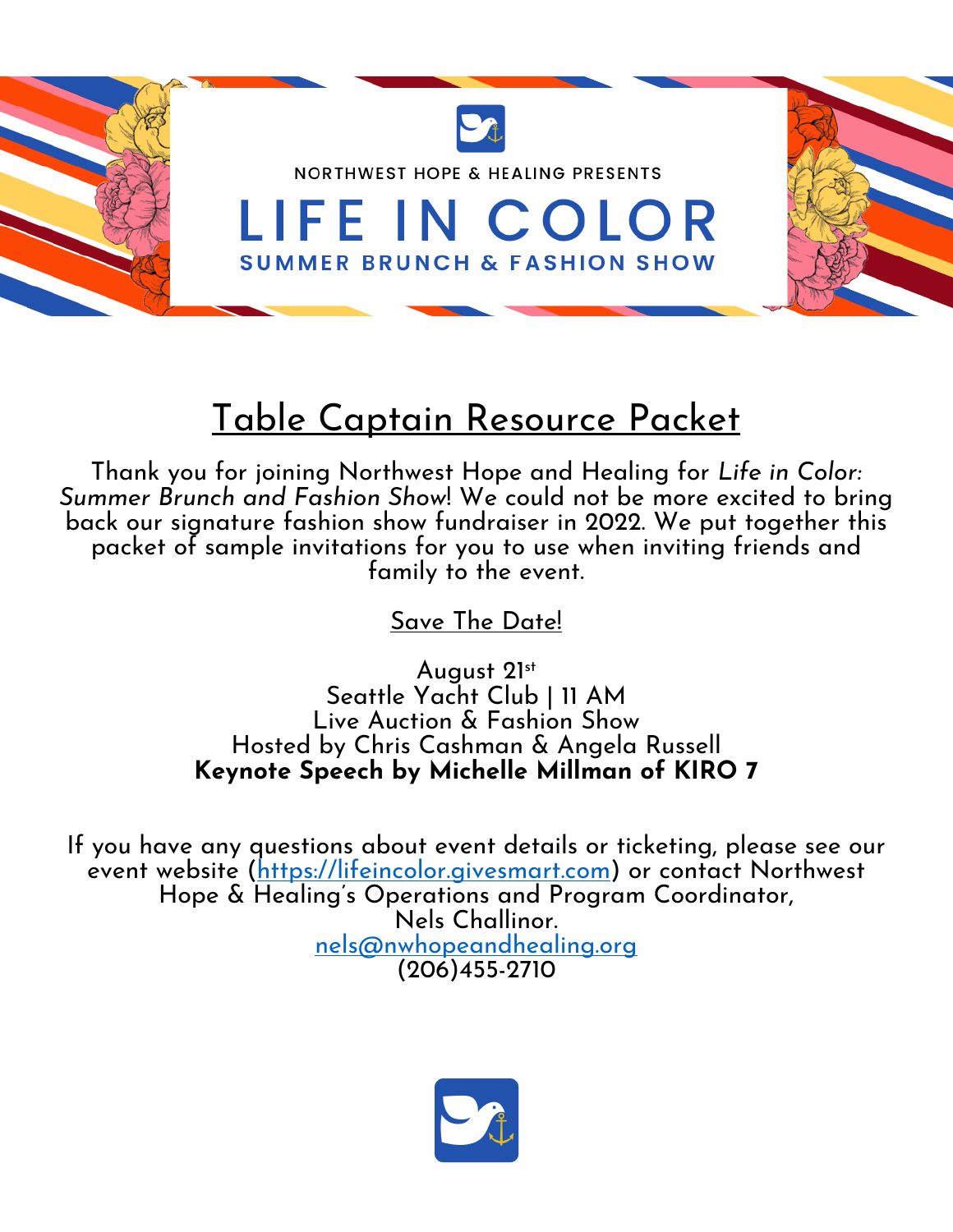## Event Co-Chairs



Chirag Shah, MD NWHH Board member and Medical Director, Gynecologic Oncology & Pelvic Surgery, Swedish Cancer Institute



Leanne Yanda NWHH Board Past President Penrith Home Loans

## Table Sizing

In order to accommodate groups of all sizes, we have decided to offer tables of 4, 6, 8, and 10 in addition to individual tickets. Individual ticket holders will be seated at communal tables.

### How to Invite Guests

We have prepared the following templates so that you can invite guests in whatever way you feel most comfortable: face-to-face, over the phone, via email, or on social media!

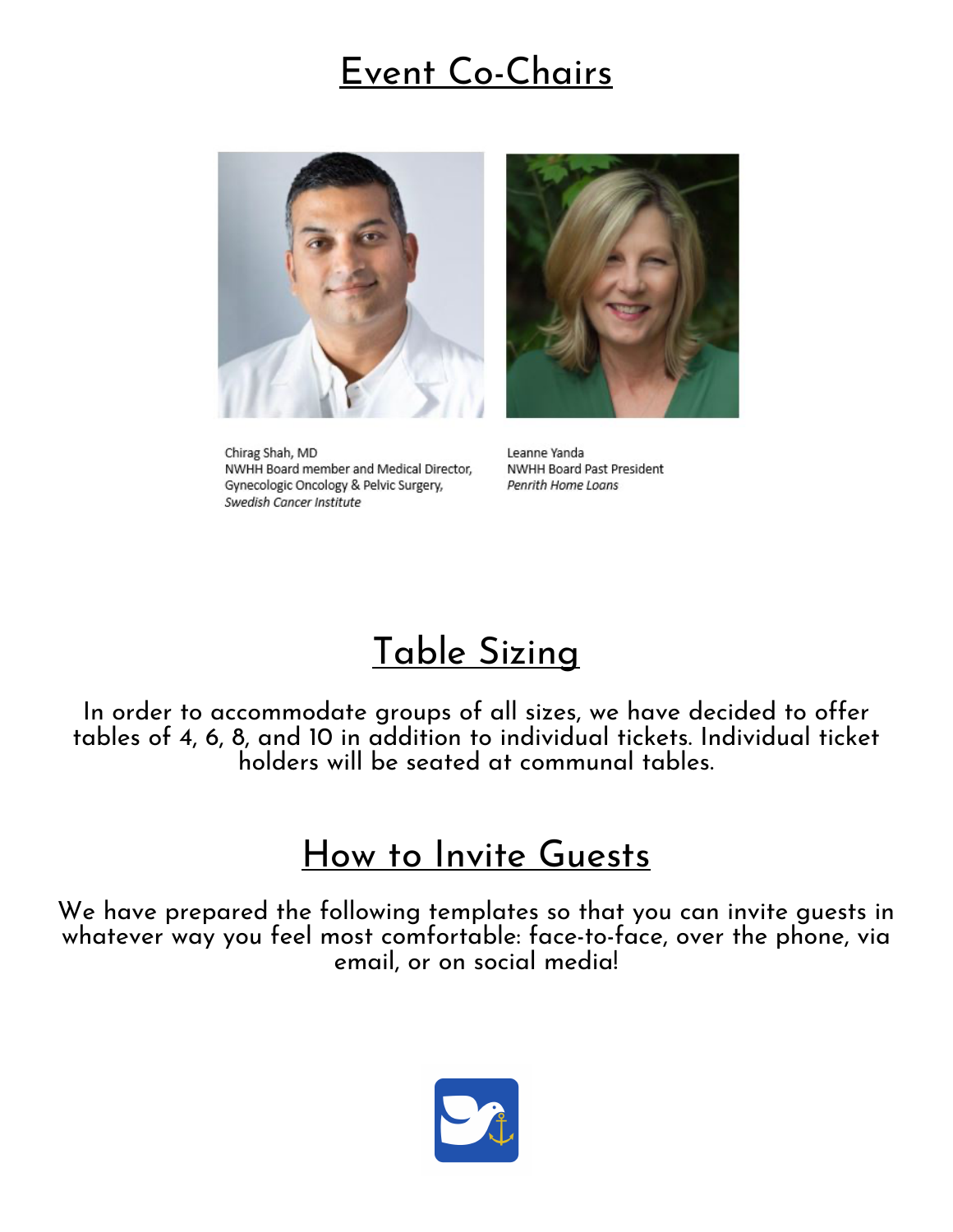#### *Sample Email to Guest (Included at Your Table)*

*Dear \_\_\_\_\_\_\_\_\_\_,*

*You are invited to Life in Color: Summer Brunch and Fashion Show, Northwest Hope and Healing's signature event and fundraiser for 2022! I have purchased a table for \_\_\_\_ and I would love for you to join me at this unique event.*

*Northwest Hope and Healing is dedicated to providing immediate financial support to local women undergoing treatment for breast and gynecologic cancers. The needs of this community have only increased during the Covid-19 pandemic. Northwest Hope and Healing was able to provide an unprecedented \$175,000 in 2021, but the work doesn't stop there.* 

*Life in Color 2022 will include an exciting live auction and a fashion show featuring brave and beautiful breast and gynecologic cancer survivors walking the runway in vibrant summer outfits. Michelle Millman of KIRO 7 News will be delivering the keynote speech. This is the can't-miss event of the season. Will you join me?*

*You can find more information about the event on their auction site here: https://lifeincolor.givesmart.com*

### *Sample Email to Guest (Not Included at Your Table)*

*Dear \_\_\_\_\_\_\_\_\_\_,*

*I am working with Northwest Hope and Healing to spread the word about their Life in Color: Summer Brunch and Fashion Show.* 

*Northwest Hope and Healing is dedicated to providing immediate financial support to local women undergoing treatment for breast and gynecologic cancers. The needs of this community have only increased during the Covid-19 pandemic. Northwest Hope and Healing was able to provide an unprecedented \$175,000 in* 

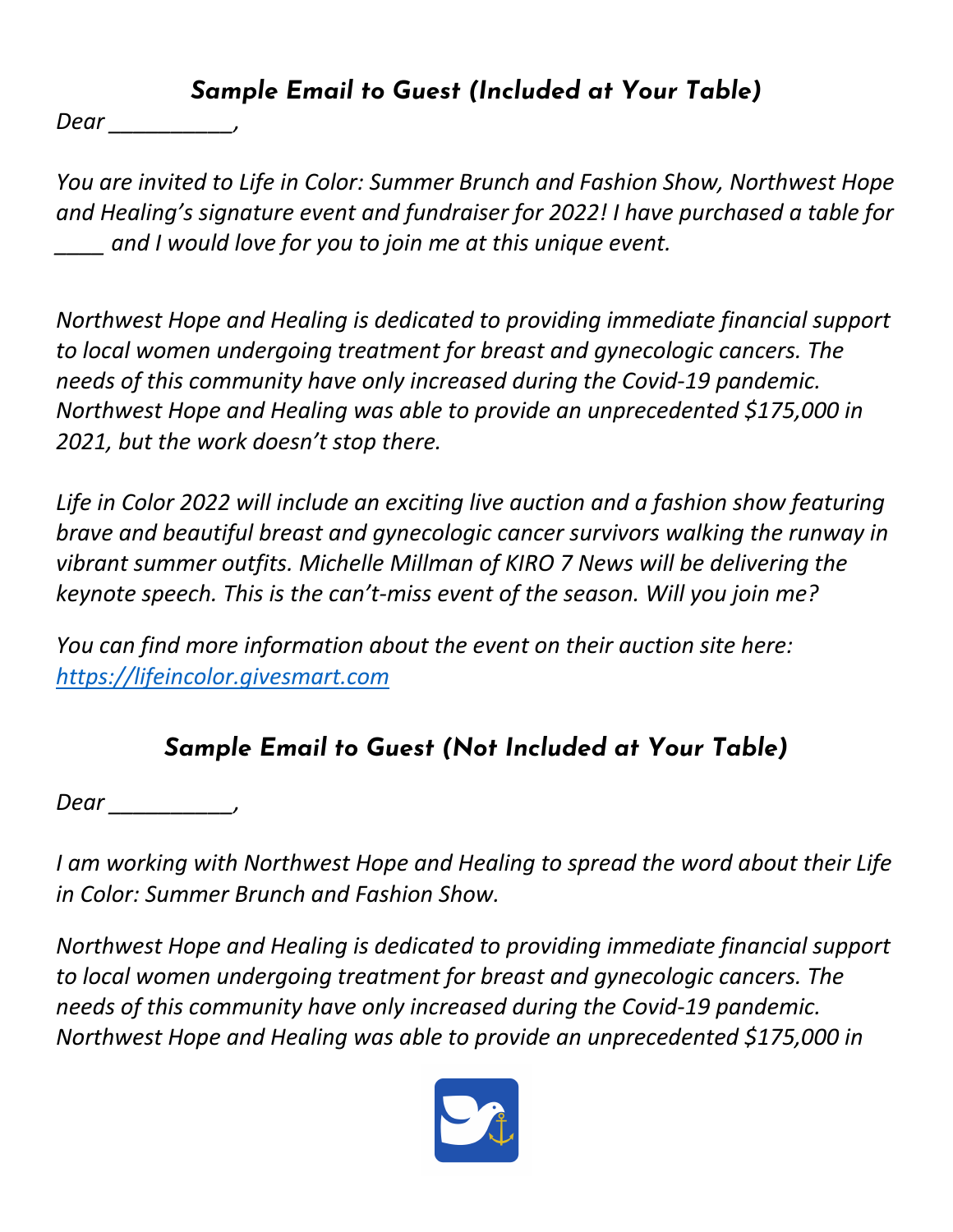*2021, but the work doesn't stop there.* 

*Life in Color 2022 will include an exciting live auction and a fashion show featuring brave and beautiful breast and gynecologic cancer survivors walking the runway in vibrant summer outfits. Michelle Millman of KIRO 7 News will be delivering the keynote speech. This is the can't-miss event of the season. Will you join me by purchasing a ticket and supporting local women in need?*

*You can find more information and purchase tickets on their auction site here: https://lifeincolor.givesmart.com*

#### *Sample Social Media Post*

*Cancer is hard enough; paying for everyday basics shouldn't be. Northwest Hope and Healing provides grants to women and men undergoing breast and gynecologic cancer treatment. They help local families pay for essentials like groceries and rent. Their annual Life in Color fundraiser and fashion show will be held at the Seattle Yacht Club on August 21st. Please consider joining me for this incredible event.* 

https://lifeincolor.givesmart.com

Remember to post pictures during the event on Instagram and Facebook and tag us @nwhopeandhealing, using the hashtag #lifeincolor! We want to see you and to be able to share our appreciation for your support with the world!

#### *Sample Response to Invitees who RSVP "No"*

*Dear \_\_\_\_\_\_\_*,

*I'm sorry to hear that you are unable to attend this upcoming event. I hope that you will consider donating in lieu of your attendance. If you would like, here is a link to find out more about Northwest Hope and Healing and to donate.* 

*https://lifeincolor.givesmart.com*

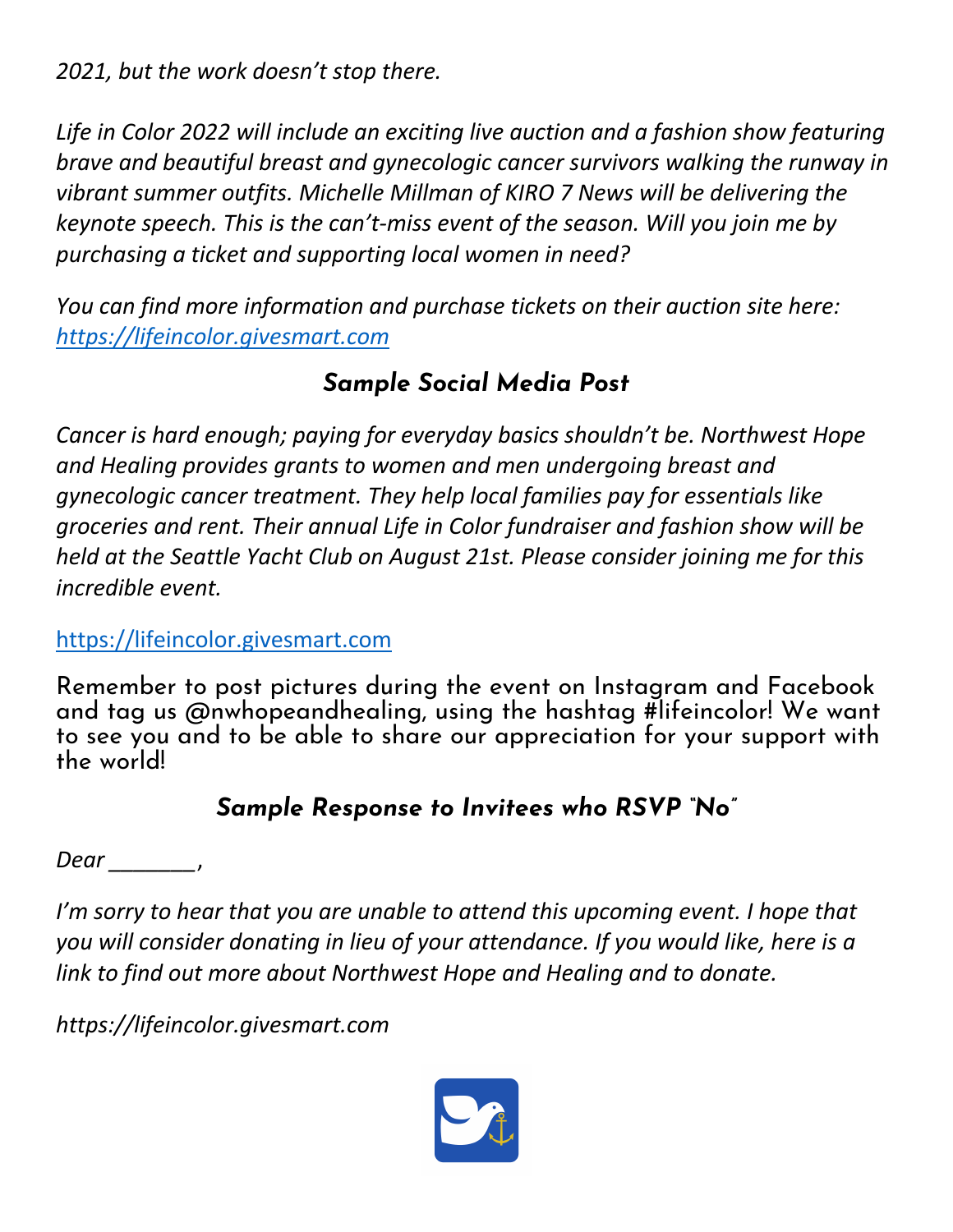#### *Talking Points About Northwest Hope and Healing (For Phone Invitations)*

The need for donations is larger now than ever before! The community that Northwest Hope and Healing serves has been negatively impacted by Covid-19 in the following ways:

- o Many families have lost their main sources of income as more and more people have had to go on unemployment in the past several years. The financial burden of cancer, coupled with this loss of income, leaves limited resources to pay for everyday basics like food and rent.
- o Cancer patients are immunocompromised individuals, which means that the health risk of taking public transportation has drastically increased for this population. As such, many women have had to arrange for private transportation to and from treatment centers, adding the financial burden of gas and/or taxis.
- o With more parents working from home, many families have had to invest in child care options, which can lead to increased financial stress.
- o Many women have expressed uncertainty about visiting hospitals and doctor's offices for routine mammograms and OB/GYN checkups. We know that the best protection against cancer is early detection. The decision to postpone doctor's visits due to the fear of contracting Covid-19 puts women at a higher risk of receiving a diagnosis of a higher stage.
- o Lockdown, quarantine, and social distancing guidelines have left many feeling isolated and lonely. These feelings can be particularly acute for those facing the traumatic experience of a cancer diagnosis.